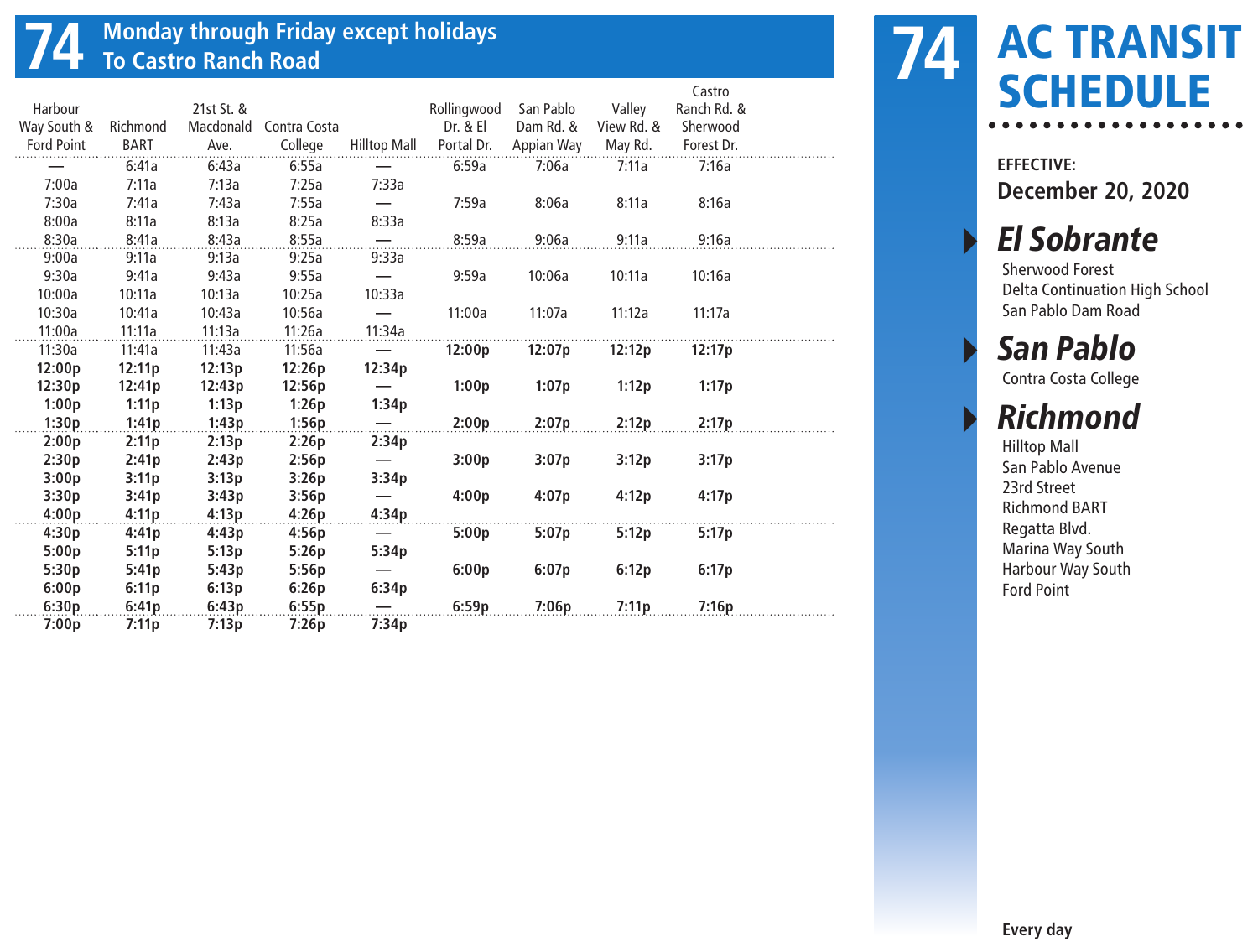# **74 Monday through Friday except holidays To Harbour Way South & Ford Point**

Castro

| casuu                         |            |                          |                          |              |            |             |                   |
|-------------------------------|------------|--------------------------|--------------------------|--------------|------------|-------------|-------------------|
| Ranch Rd. &                   | San Pablo  | Rollingwood              |                          |              | 21st St. & |             | Harbour           |
| Sherwood                      | Dam Rd. &  | Dr. & El                 |                          | Contra Costa | Macdonald  | Richmond    | Way South &       |
| Forest Dr.                    | Appian Way | Portal Dr.               | Hilltop Mall             | College      | Ave.       | <b>BART</b> | <b>Ford Point</b> |
| 7:16a                         | 7:23a      | 7:30a                    |                          | 7:34a        | 7:45a      | 7:47a       | 7:58a             |
|                               | —          | $\overline{\phantom{m}}$ | 7:44a                    | 7:52a        | 8:03a      | 8:05a       | 8:16a             |
| 8:16a                         | 8:23a      | 8:30a                    | —                        | 8:34a        | 8:48a      | 8:50a       | 9:01a             |
|                               |            | $\overline{\phantom{m}}$ | 8:44a                    | 8:52a        | 9:03a      | 9:05a       | 9:16a             |
| 9:16a                         | 9:23a      | 9:30a                    | $\overline{\phantom{0}}$ | 9:34a        | 9:48a      | 9:50a       | 10:01a            |
|                               |            | $\overline{\phantom{m}}$ | 9:44a                    | 9:52a        | 10:03a     | 10:05a      | 10:16a            |
|                               |            |                          |                          |              |            |             |                   |
| 10:16a                        | 10:23a     | 10:30a                   |                          | 10:34a       | 10:48a     | 10:50a      | 11:01a            |
|                               |            | $\overline{\phantom{m}}$ | 10:44a                   | 10:52a       | 11:06a     | 11:08a      | 11:19a            |
| 11:17a                        | 11:24a     | 11:31a                   |                          | 11:35a       | 11:49a     | 11:51a      | 12:02p            |
| $\overline{\phantom{0}}$<br>. |            |                          | <u>.11:44a </u>          | 11:52a       | 12:06p     | 12:08p      | 12:19p            |
| 12:17p                        | 12:24p     | 12:31p                   |                          | 12:35p       | 12:49p     | 12:51p      | 1:02p             |
|                               |            | $\hspace{0.05cm}$        | 12:44p                   | 12:52p       | 1:06p      | 1:08p       | 1:19p             |
| 1:17p                         | 1:24p      | 1:31p                    |                          | 1:35p        | 1:49p      | 1:51p       | 2:02p             |
|                               |            |                          | 1:44p                    | 1:52p        | 2:03p      | 2:05p       | 2:16p             |
| 2:17p                         | 2:24p      | 2:31p                    |                          | 2:35p        | 2:49p      | 2:51p       | 3:02p             |
|                               |            |                          | 2:44p                    | 2:52p        | 3:03p      | 3:05p       | 3:16p             |
| 3:17p                         | 3:24p      | 3:31p                    | —                        | 3:35p        | 3:49p      | 3:51p       | 4:02p             |
|                               |            |                          | 3:44p                    | 3:52p        | 4:03p      | 4:05p       | 4:16p             |
| 4:17p                         | 4:24p      | 4:31p                    |                          | 4:35p        | 4:49p      | 4:51p       | 5:02p             |
|                               |            | $\overline{\phantom{m}}$ | 4:44p                    | 4:52p        | 5:03p      | 5:05p       | 5:16p             |
| .<br>5:17p                    | .<br>5:24p | 5:31p                    | $\overline{\phantom{m}}$ | 5:35p        | 5:46p      | 5:48p       | 5:59p             |
|                               |            |                          |                          |              |            |             |                   |
|                               |            |                          | 5:44p                    | 5:52p        | 6:03p      | 6:05p       | 6:16p             |
| 6:17p                         | 6:24p      | 6:31p                    |                          | 6:35p        | 6:46p      | 6:48p       | 6:59p             |
|                               |            |                          | 6:44p                    | 6:52p        | 7:03p      | 7:05p       | 7:16p             |
| 7:16p                         | 7:23p      | 7:30p                    |                          | 7:34p        | 7:45p      | 7:47p       |                   |
|                               |            |                          | 7:44p                    | 7:52p        | 8:03p      | 8:05p       | 8:16p             |
|                               |            |                          |                          |              |            |             |                   |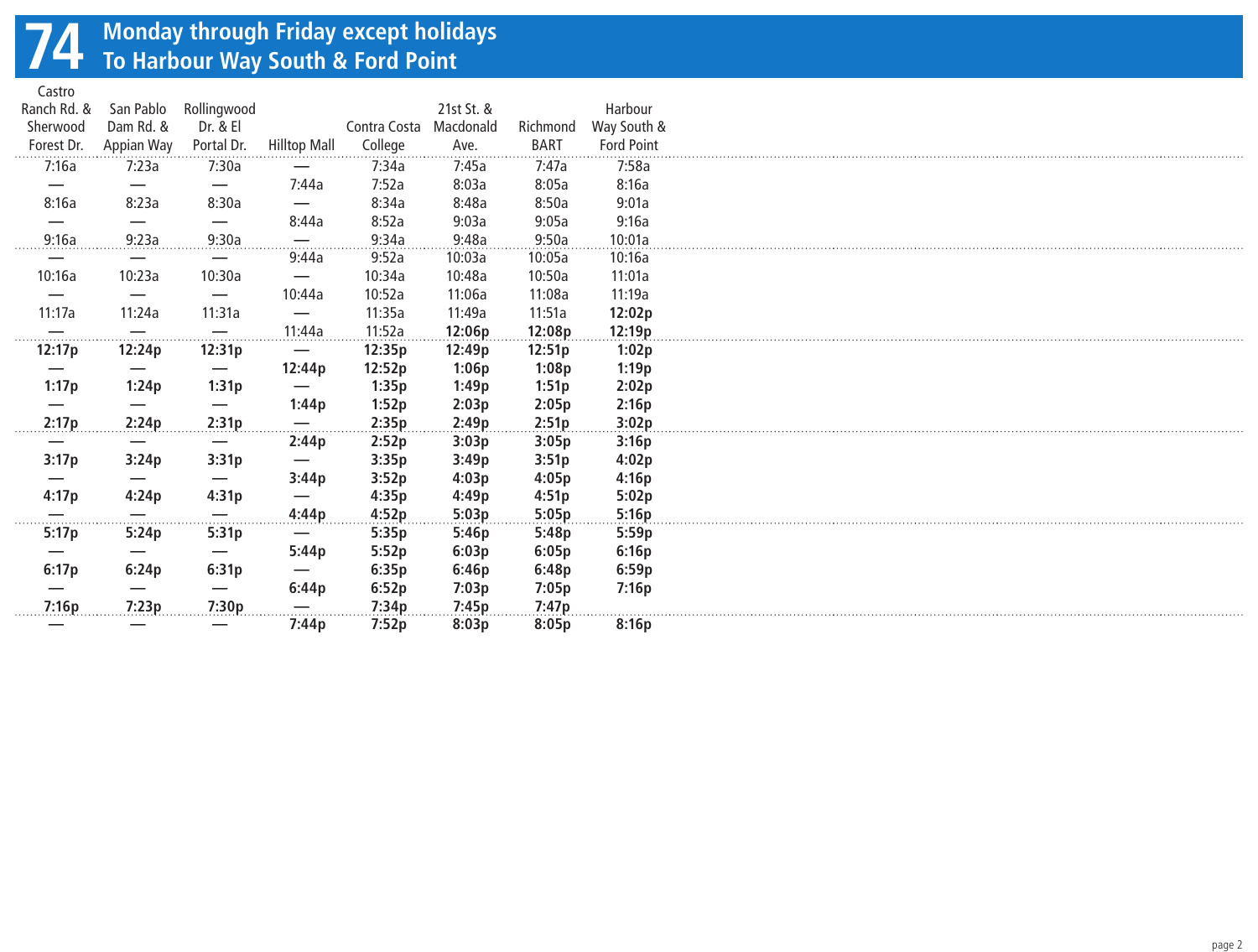# **74 Saturdays, Sundays and holidays To Castro Ranch Road**

|                   |             |            |                        |                               |             |            |            | Castro      |
|-------------------|-------------|------------|------------------------|-------------------------------|-------------|------------|------------|-------------|
| Harbour           |             | 21st St. & |                        |                               | Rollingwood | San Pablo  | Valley     | Ranch Rd. & |
| Way South &       | Richmond    |            | Macdonald Contra Costa |                               | Dr. & El    | Dam Rd. &  | View Rd. & | Sherwood    |
| <b>Ford Point</b> | <b>BART</b> | Ave.       | College                | <b>Hilltop Mall</b>           | Portal Dr.  | Appian Way | May Rd.    | Forest Dr.  |
|                   | 6:42a       | 6:44a      | 6:55a                  |                               | 6:59a       | 7:06a      | 7:10a      | 7:14a       |
| 7:00a             | 7:12a       | 7:14a      | 7:25a                  | 7:30a                         |             |            |            |             |
| 7:30a             | 7:42a       | 7:44a      | 7:55a                  | $\overline{\phantom{m}}$      | 7:59a       | 8:06a      | 8:10a      | 8:14a       |
| 8:00a             | 8:12a       | 8:14a      | 8:25a                  | 8:30a                         |             |            |            |             |
| 8:30a             | 8:42a       | 8:44a      | 8:55a                  | $\overline{\phantom{m}}$      | 8:59a       | 9:06a      | 9:10a      | 9:14a       |
| 9:00a             | 9:12a       | 9:14a      | 9:25a                  | 9:30a                         |             |            |            |             |
| 9:30a             | 9:42a       | 9:44a      | 9:55a                  | $\overline{\phantom{m}}$      | 9:59a       | 10:06a     | 10:10a     | 10:14a      |
| 10:00a            | 10:12a      | 10:14a     | 10:25a                 | 10:30a                        |             |            |            |             |
| 10:30a            | 10:42a      | 10:44a     | 10:57a                 | $\overline{\phantom{m}}$      | 11:01a      | 11:08a     | 11:12a     | 11:16a      |
| 11:00a            | 11:12a      | 11:14a     | 11:27a                 | 11:32a                        |             |            |            |             |
| 11:30a            | 11:42a      | 11:44a     | 11:57a                 |                               | 12:01p      | 12:08p     | 12:12p     | 12:16p      |
| 12:00p            | 12:12p      | 12:14p     | 12:27p                 | 12:32p                        |             |            |            |             |
| 12:30p            | 12:42p      | 12:44p     | 12:57p                 |                               | 1:01p       | 1:08p      | 1:12p      | 1:16p       |
| 1:00p             | 1:12p       | 1:14p      | 1:27p                  | 1:32p                         |             |            |            |             |
| 1:30p             | 1:42p       | 1:44p      | 1:57p                  | $\hspace{0.05cm}$             | 2:01p       | 2:08p      | 2:12p      | 2:16p       |
| 2:00p             | 2:12p       | 2:14p      | 2:27p                  | 2:32p                         |             |            |            |             |
| 2:30p             | 2:42p       | 2:44p      | 2:57p                  | $\overline{\phantom{m}}$      | 3:01p       | 3:08p      | 3:12p      | 3:16p       |
| 3:00p             | 3:12p       | 3:14p      | 3:27p                  | 3:32p                         |             |            |            |             |
| 3:30p             | 3:42p       | 3:44p      | 3:57p                  | $\overbrace{\phantom{13333}}$ | 4:01p       | 4:08p      | 4:12p      | 4:16p       |
| 4:00p             | 4:12p       | 4:14p      | 4:27p                  | 4:32p                         |             |            |            |             |
| 4:30p             | 4:42p       | 4:44p      | 4:57p                  | $\overbrace{\phantom{13333}}$ | 5:01p       | 5:08p      | 5:12p      | 5:16p       |
| 5:00p             | 5:12p       | 5:14p      | 5:27p                  | 5:32p                         |             |            |            |             |
| 5:30p             | 5:42p       | 5:44p      | 5:57p                  |                               | 6:01p       | 6:08p      | 6:12p      | 6:16p       |
| 6:00p             | 6:12p       | 6:14p      | 6:26p                  | 6:31p                         |             |            |            |             |
| 6:31p             | 6:43p       | 6:45p      | 6:57p                  |                               | 7:01p       | 7:08p      | 7:12p      | 7:16p       |
| 7:01p             | 7:13p       | 7:15p      | 7:27p                  | 7:32p                         |             |            |            |             |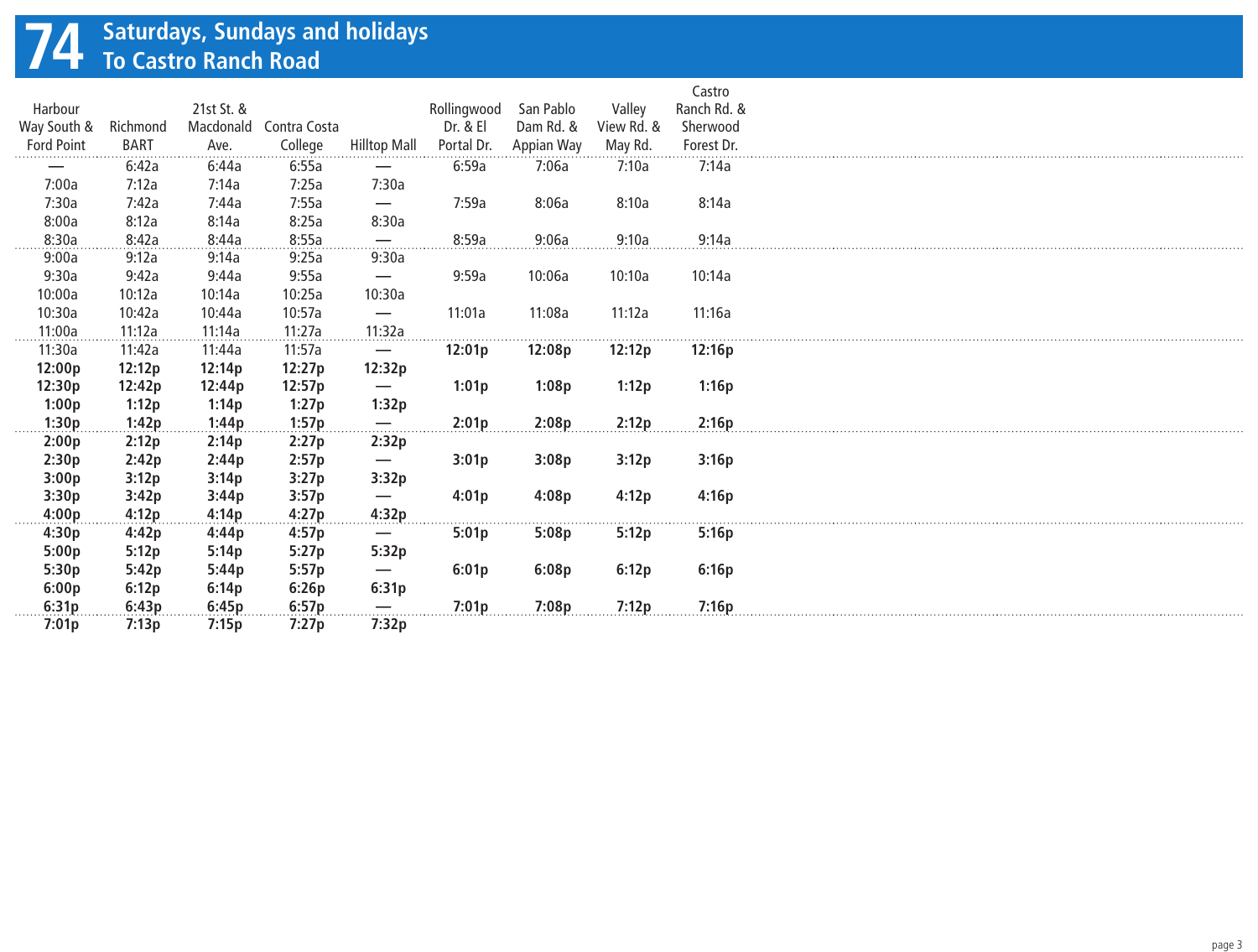# **74 Saturdays, Sundays and holidays To Harbour Way South & Ford Point**

Castro

| Casuu       |              |                          |                          |                        |                       |                  |                   |
|-------------|--------------|--------------------------|--------------------------|------------------------|-----------------------|------------------|-------------------|
| Ranch Rd. & | San Pablo    | Rollingwood              |                          |                        | 21st St. &            |                  | Harbour           |
| Sherwood    | Dam Rd. &    | Dr. & El                 |                          | Contra Costa Macdonald |                       | Richmond         | Way South &       |
| Forest Dr.  | Appian Way   | Portal Dr.               | <b>Hilltop Mall</b>      | College                | Ave.                  | <b>BART</b>      | <b>Ford Point</b> |
| 7:14a       | 7:21a        | 7:27a                    |                          | 7:32a                  | . <b>.</b> .<br>7:43a | 7:45a            | 7:56a             |
|             |              |                          | 7:44a                    | 7:51a                  | 8:01a                 | 8:04a            | 8:14a             |
| 8:14a       | 8:21a        | 8:27a                    |                          | 8:32a                  | 8:45a                 | 8:47a            | 8:58a             |
|             |              | $\overline{\phantom{m}}$ | 8:44a                    | 8:51a                  | 9:01a                 | 9:04a            | 9:14a             |
| 9:14a       | 9:21a        | 9:27a                    |                          | 9:32a                  | 9:45a                 | 9:47a            | 9:58a             |
|             |              |                          | 9:44a                    | 9:51a                  | 10:05a                | 10:08a           | 10:18a            |
| 10:14a      | 10:21a       | 10:27a                   | —                        | 10:32a                 | 10:45a                | 10:47a           | 10:58a            |
|             |              | $\overline{\phantom{m}}$ | 10:44a                   | 10:51a                 | 11:05a                | 11:08a           | 11:18a            |
| 11:16a      | 11:23a       | 11:29a                   |                          | 11:34a                 | 11:47a                | 11:49a           | 12:00p            |
|             |              |                          |                          | 11:51a                 | 12:05p                |                  | 12:18p            |
| .<br>12:16p | .<br>12:23p  | 12:29p                   | .11:44a                  | 12:34p                 | 12:47p                | 12:08p<br>12:49p | 1:00p             |
|             |              |                          | 12:44p                   |                        |                       |                  |                   |
|             |              |                          |                          | 12:51p                 | 1:05p                 | 1:08p            | 1:18p             |
| 1:16p       | 1:23p        | 1:29p                    | $\overline{\phantom{0}}$ | 1:34p                  | 1:47p                 | 1:49p            | 2:00p             |
|             |              |                          | 1:44p                    | 1:51p                  | 2:03p                 | 2:06p            | 2:16p             |
| 2:16p       | 2:23p        | 2:29p                    |                          | 2:34p                  | 2:47p                 | 2:49p            | 3:00p             |
|             |              | $\overline{\phantom{m}}$ | 2:44p                    | 2:51p                  | 3:03p                 | 3:06p            | 3:16p             |
| 3:16p       | 3:23p        | 3:29p                    |                          | 3:34p                  | 3:47p                 | 3:49p            | 4:00p             |
|             |              |                          | 3:44p                    | 3:51p                  | 4:03p                 | 4:06p            | 4:16p             |
| 4:16p       | 4:23p        | 4:29p                    |                          | 4:34p                  | 4:47p                 | 4:49p            | 5:00p             |
| .           | .            | .                        | 4:44p                    | 4:51p                  | 5:03p                 | 5:06p            | 5:16p             |
| 5:16p       | 5:23p        | 5:29p                    | $\overline{\phantom{m}}$ | 5:34p                  | 5:45p                 | 5:47p            | 5:58p             |
|             |              |                          | 5:44p                    | 5:51p                  | 6:03p                 | 6:06p            | 6:16p             |
| 6:16p       | 6:23p        | 6:29p                    |                          | 6:34p                  | 6:45p                 | 6:47p            | 6:58p             |
|             |              |                          | 6:44p                    | 6:51p                  | 7:03p                 | 7:06p            | 7:16p             |
| 7:16p       | 7:23p        | 7:29p                    |                          | 7:34p                  | 7:45p                 | 7:46p            |                   |
|             | . <b>.</b> . |                          | 7:44p                    | 7:51p                  | 8:03p                 | 8:06p            | 8:16p             |
|             |              |                          |                          |                        |                       |                  |                   |